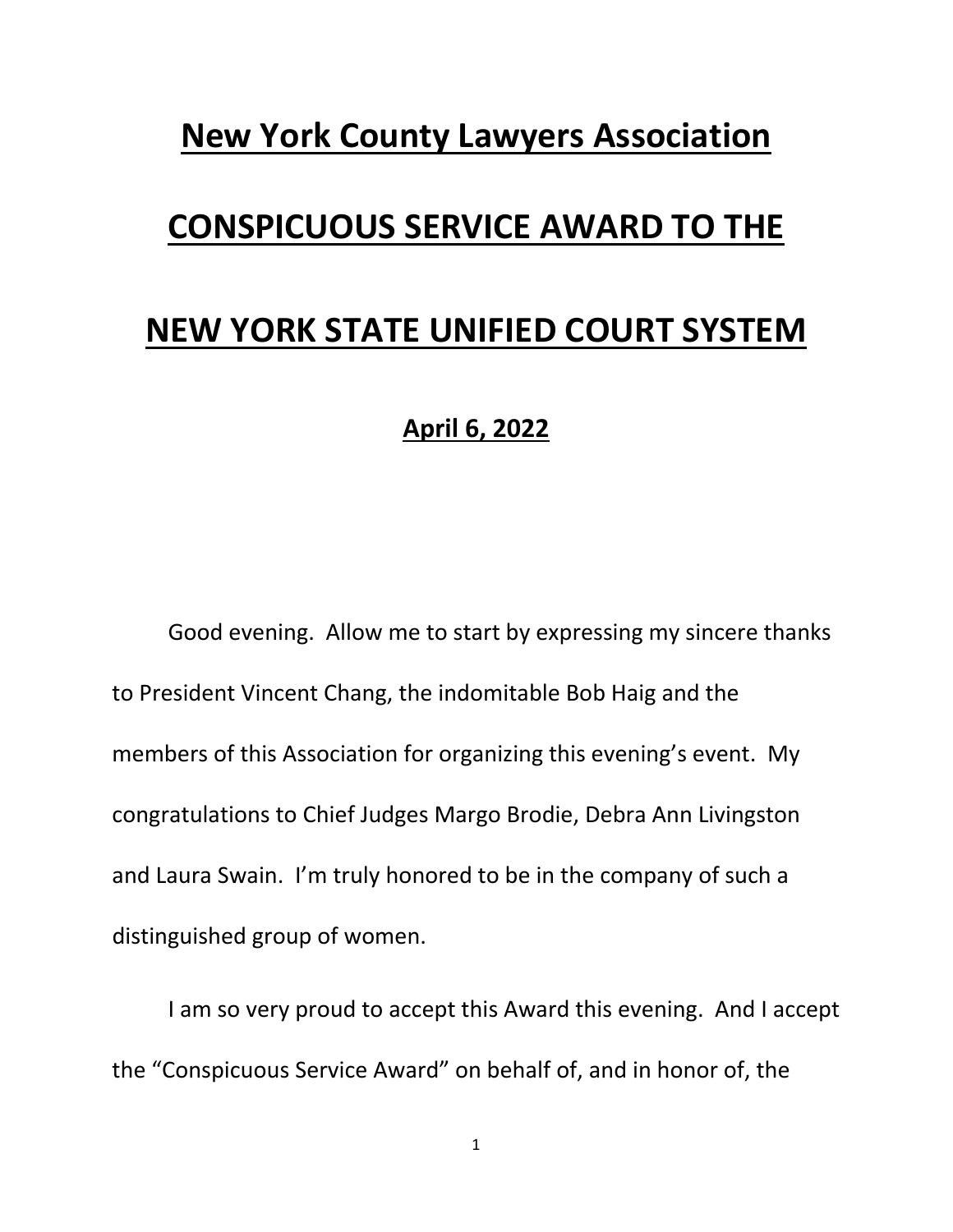Judges and court professionals who make up the New York State Unified Court System. Over the past two years, our judges and nonjudicial staff have demonstrated enormous courage and dedication in meeting each and every challenge that has been presented during this historic public health crisis, and they have worked effectively to keep our courts up and running to provide access to justice to the people we serve.

Since March of 2020, our court family has traveled a long, remarkable journey together. And while we remember and mourn the losses suffered and the stresses endured over the last 25 months, we can, and we should, recognize the extraordinary feats performed:

• Transforming and reinventing ourselves as a virtual court system in a matter of weeks, and then reinventing ourselves as a new hybrid operating model while working continuously to modernize and improve our services.

2